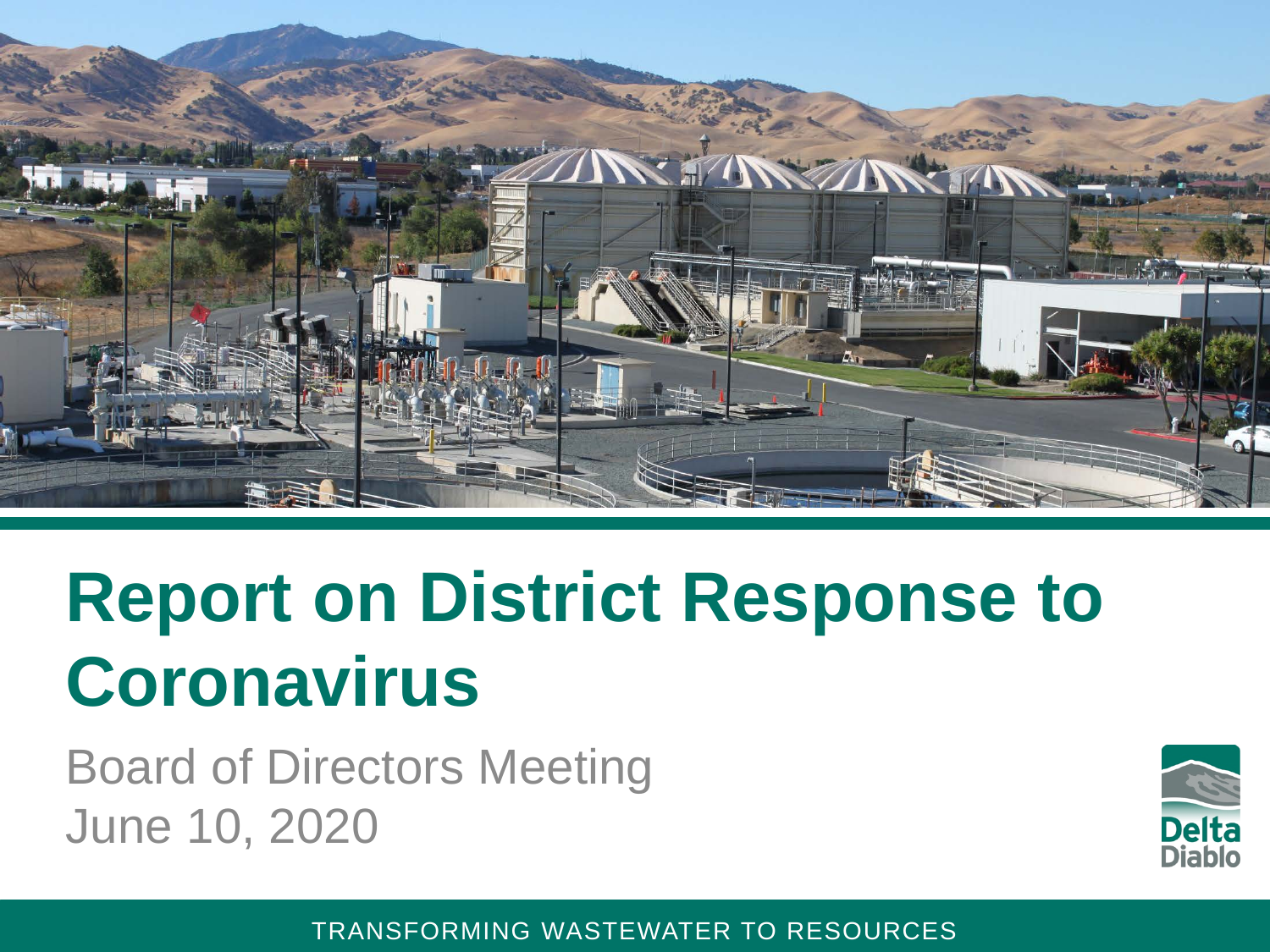## **Key Response Actions**



- Monitoring and implementing applicable directives and guidance issued at federal, state, and local levels
- Continuing to implement preventive measures to protect health and safety of employees and members of the public
	- Reinforce social distancing protocols in the workplace through modified business practices and operating procedures
	- Conduct enhanced cleaning and disinfecting, including common areas and "hot spot" locations
	- Provide and require use of cloth face coverings, as directed
	- Adjust Operations and Maintenance staffing plans and work schedules to protect these critical workgroups
	- **Establish "close contact" tracking and reporting procedures to** support follow-up investigations by County in response to positive COVID-19 test result
	- Maintain adequate supply of personal protective equipment (PPE) for necessary work activities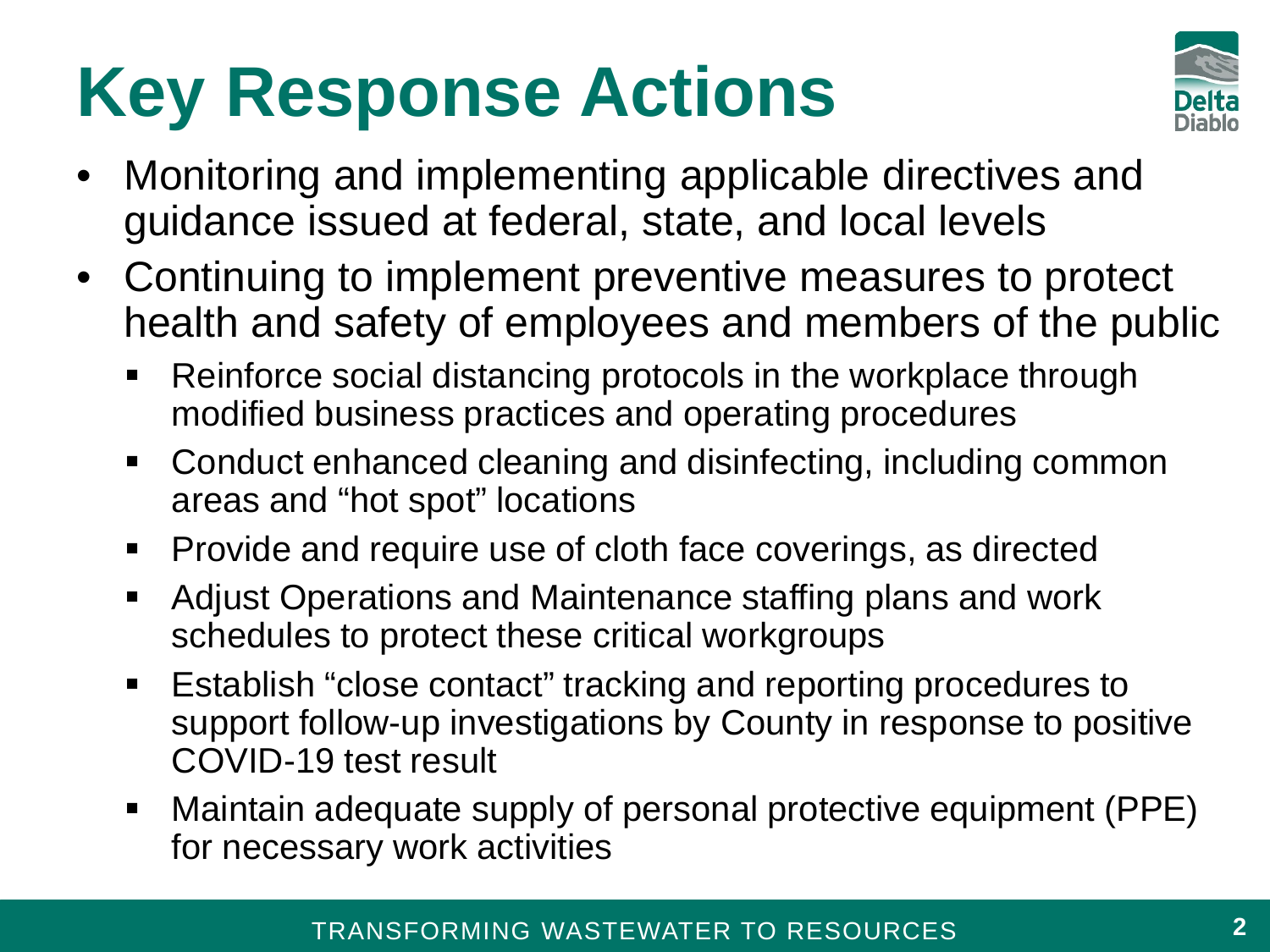### **Workforce Planning**



- Protecting health and safety, while continuing essential public services remains the highest priority
- Current Employee Status
	- No District employees have tested positive for COVID-19
	- 85% of non-O&M/Lab staff remain transitioned off site
- Developing "return-to-work" plans that ensure thoughtful, methodical transition based on "triggers" at state/county level over extended time period
- Establish conditions for conducting on-site symptom checks before employees enter District facilities
	- Follow applicable directives, guidance, and legal requirements
- Implement adaptive safety measures in public access areas (e.g., Delta HHW Collection Facility, permit counter, administration building entrances) to facilitate restoring these services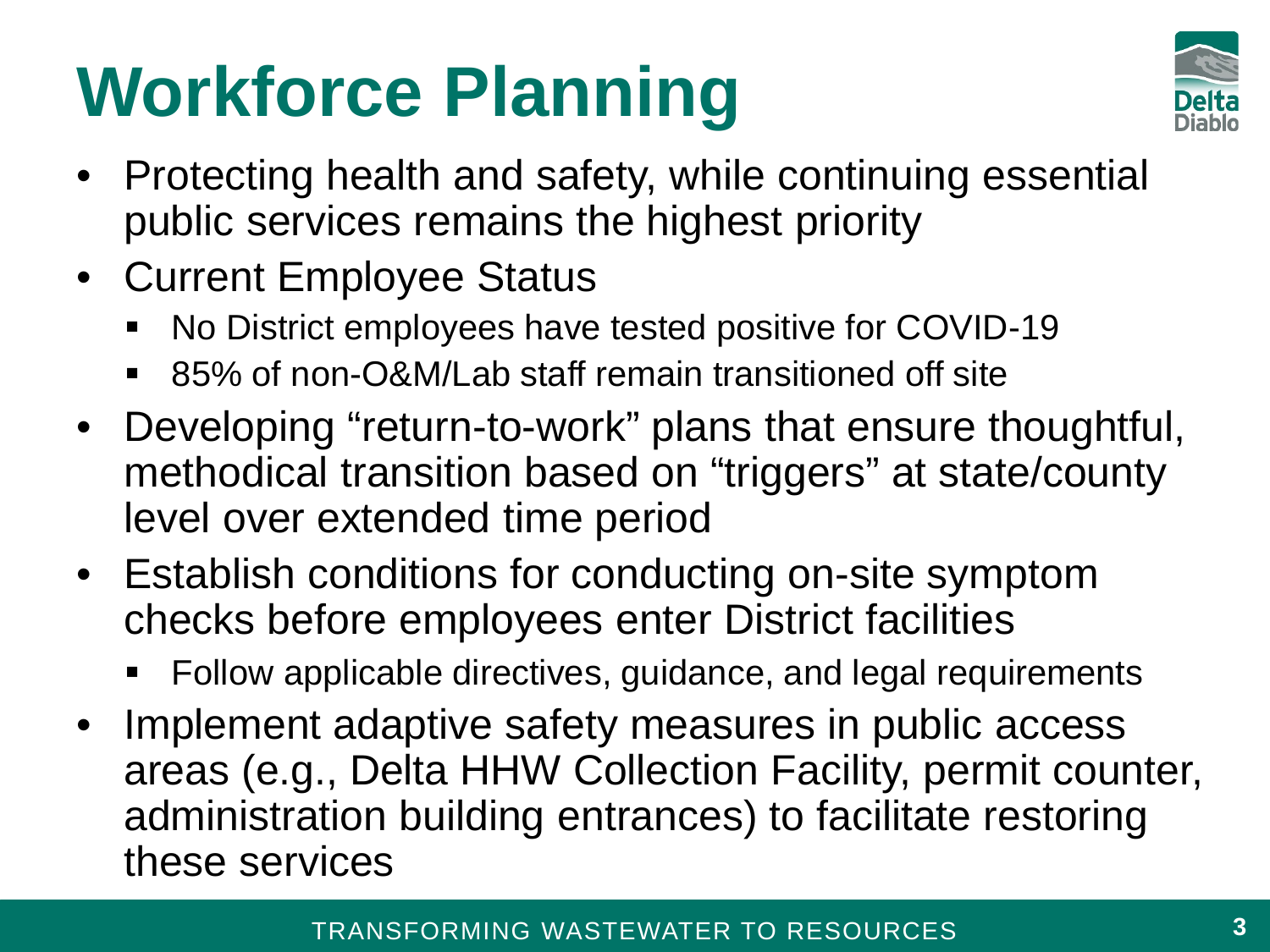# **Protecting Critical O&M Staff**



- June 2020: Revised staffing plans to increase resource availability, while maintaining social distancing
	- **Preventative maintenance tasks, larger maintenance team jobs**
	- **Operations Division (previous plan):** Teams A/B; 7 days ON/ 7 days OFF; 8-hour, 12-hour shifts with weekend standby and planned overtime necessary to provide 24/7 coverage
		- New Plan (6/1): Restored normal 12-hour shift schedule for all operators, no more than three consecutive days
		- **Benefits**: Meet workload needs, reduce overtime costs by 75%, and lower potential for fatigue
	- **Maintenance Division (previous plan):** Three teams, Mon-Fri, 8-hour shifts; limited paid administrative leave to balance work hours
		- New Plan (6/10): Restored normal 9-hour and 10-hour shift assignments with staggered start times
		- **Benefits:** Support maintenance activity needs, avoid close contact between three work teams, reduce potential fatigue